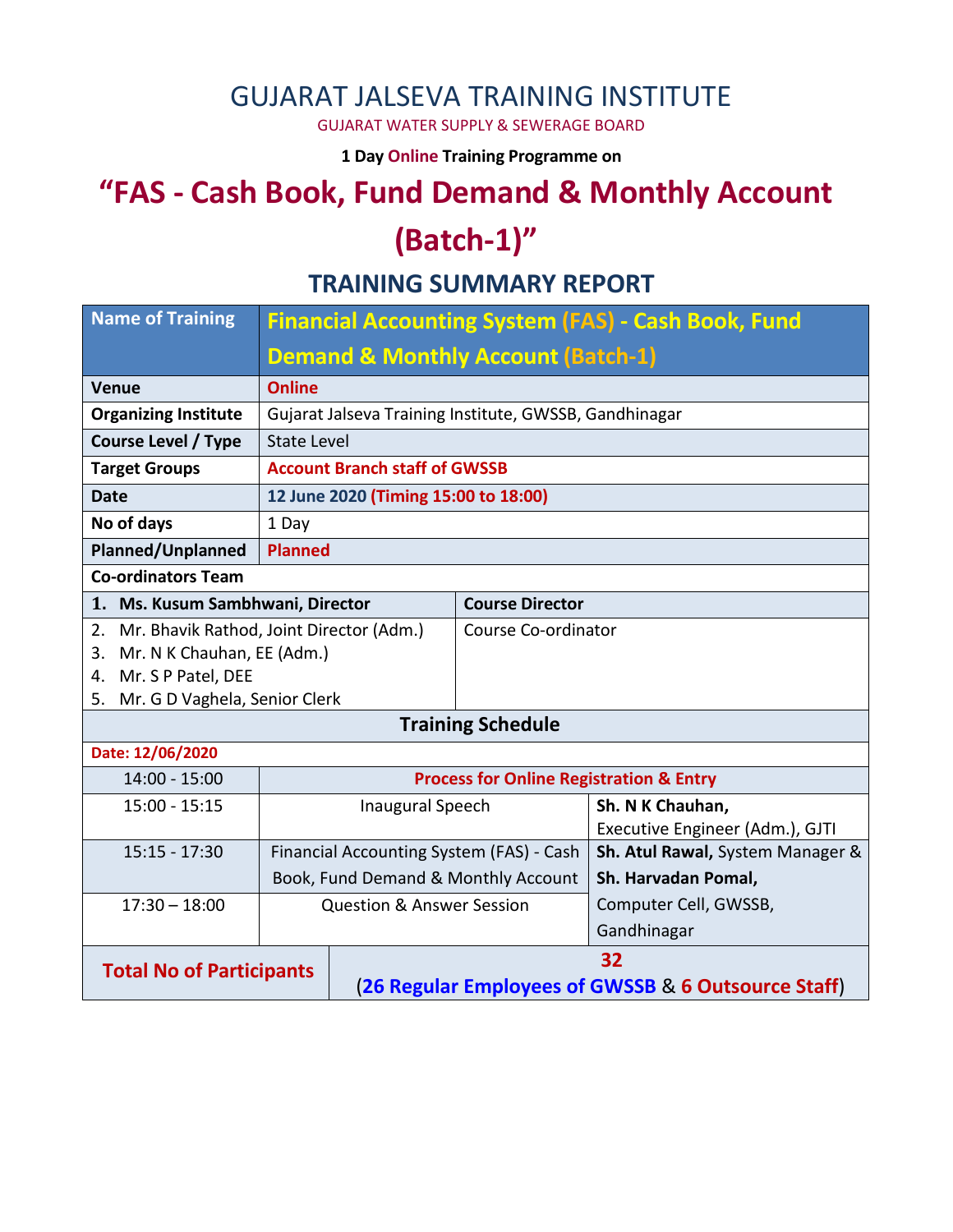## **List of Regular Employees of GWSSB**

| Sr.<br>No.              | CPF NO.                  | <b>Name</b>                     | <b>Designation</b> | <b>Office &amp; Place</b>   |
|-------------------------|--------------------------|---------------------------------|--------------------|-----------------------------|
| $\mathbf{1}$            | $\overline{\phantom{a}}$ | A B PARMAR                      | A.A.E              | PHMD, Modasa                |
| $\overline{\mathbf{2}}$ | GWSSB/10394              | ABHAYSINH PRATAPJI DABHI        | Sr.Clerk           | PHWD, Mehsana               |
| 3                       | GWSSB/10785              | AMIN RAFIKBHAI KHIMANI          | Div. Accountant    | PHWD, Surat                 |
| 4                       | GWSSB/5110               | DINESH L SOLANKI                | Dy. Accountant     | PHWD, Ahmedabad             |
| 5                       |                          | DINESH M Patel                  | Sr.Clerk           | PH Mech. Store Div,         |
|                         |                          |                                 |                    | Gandhinagar                 |
| 6                       | $\overline{a}$           | HITESH H DANGI                  | Div. Accountant    | PH Mech. Store Div,         |
|                         |                          |                                 |                    | Gandhinagar                 |
| $\overline{\mathbf{z}}$ | GWSSB/4377               | JASVANTBHAI MOHANBHAI VANKAR    | Sr.Clerk (A/C)     | PHWD, Himatnagar            |
| 8                       | GWSSB/10730              | <b>JIGNESH PANCHAL</b>          | Div. Accountant    | H.O, Gandhinagar            |
| 9                       | GWSSB/10784              | JIGNESHA R VASADIYA             | Accountant         | PHWD, Navsari.              |
| 10                      | GWSSB/2511               | KALPESH KANTILAL TRIVEDI        | Sr.Clerk (A/c)     | PHWD, Limbdi.               |
| 11                      | GWSSB/5714               | KAMLESHKUMAR ASHVINBHAI VAIDHYA | Sr.Clerk           | PH Dharoi Project Sub Div., |
|                         |                          |                                 |                    | Vadnagar.                   |
| 12                      | GWSSB/4287               | KIRITKUMAR BALUBHAI RAJ         | DY. ACCOUNTANT     | PHWD, Vadodara              |
| 13                      | GWSSB/1002               | MAHESHKUMAR TRIBHOVANDAS RAMI   | Div. Accountant    | PHWD, Mehsana               |
| 14                      | GWSSB/9726               | PARESH NAVNITLAL SOMPURA        | Sr.Clerk           | PH Dharoi Project Sub Div., |
|                         |                          |                                 |                    | Mehsana                     |
| 15                      | $\mathbb{L}$             | PRAVINKUMAR KALUBHAI GOHIL      | Div. Accountant    | PHWD, Khambhaliya           |
| 16                      | GWSSB/8710               | <b>RAJEN M THACKER</b>          | Rojamdar           | PHWD, Nakhatrana            |
| 17                      | GWSSB/3344               | RAKESHKUMAR RAJNIKANT KAYASTH   | Sr.Clerk           | PHSSD, Ankleshwar           |
| 18                      | GWSSB/3689               | <b>RAMESH S KOLI</b>            | Sr.Clerk (A/c)     | PHWD, Nakhatrana            |
| 19                      | GWSSB/1487               | SURENDRASINH MANUSINH JADEJA    | Div. Accountant    | PHMD, Modasa                |
| 20                      |                          | SALIMBHAI G VAHORA              | Div. Accountant    | PHWD, Vadodara              |
| 21                      | GWSSB/9810               | SHASHIKANT KESHABHAI SOLANKI    | Sr.Clerk           | PHC, Mehsana                |
| 22                      | GWSSB/10729              | <b>TEJALBEN BHATT</b>           | Div. Accountant    | H.O, Gandhinagar            |
| 23                      | GWSSB/3801               | UDESANG BANESANGBHAI GOHIL      | Sr.Clerk           | PHSSD, Dhandhuka            |
| 24                      | GWSSB/8211               | <b>VAIBHAV SATISHKUMAR SHAH</b> | Div. Accountant    | PHWD, Dahod.                |
| 25                      |                          | <b>VISHAL D KHAMBHOLJA</b>      | Div. Accountant    | PHWD, Ahmedabad             |
| 26                      | GWSSB/5841               | YAGNESH V PANDYA                | W.C.Typist         | GJTI, Gandhiangar           |

#### **List of Employees (Outsource Staff)**

| Sr.<br>No. | <b>Name</b>           | <b>Designation</b>  | <b>Office &amp; Place</b> |
|------------|-----------------------|---------------------|---------------------------|
|            | <b>A R TRIVEDI</b>    | Data Entry Operator | PHWD, Himatnagar          |
|            | <b>B C CHAUHAN</b>    | Data Entry Operator | PHMD, Modasa              |
| 3          | <b>MANOJ JOSHI</b>    |                     | GJTI, Gandhiangar         |
| 4          | <b>MAYURIBEN JANI</b> |                     | H.O, Gandhinagar          |
|            | ZAHURBHAI SHEKH       |                     | H.O, Gandhinagar          |
| 6          | <b>IYOSHANABEN</b>    |                     | H.O, Gandhinagar          |